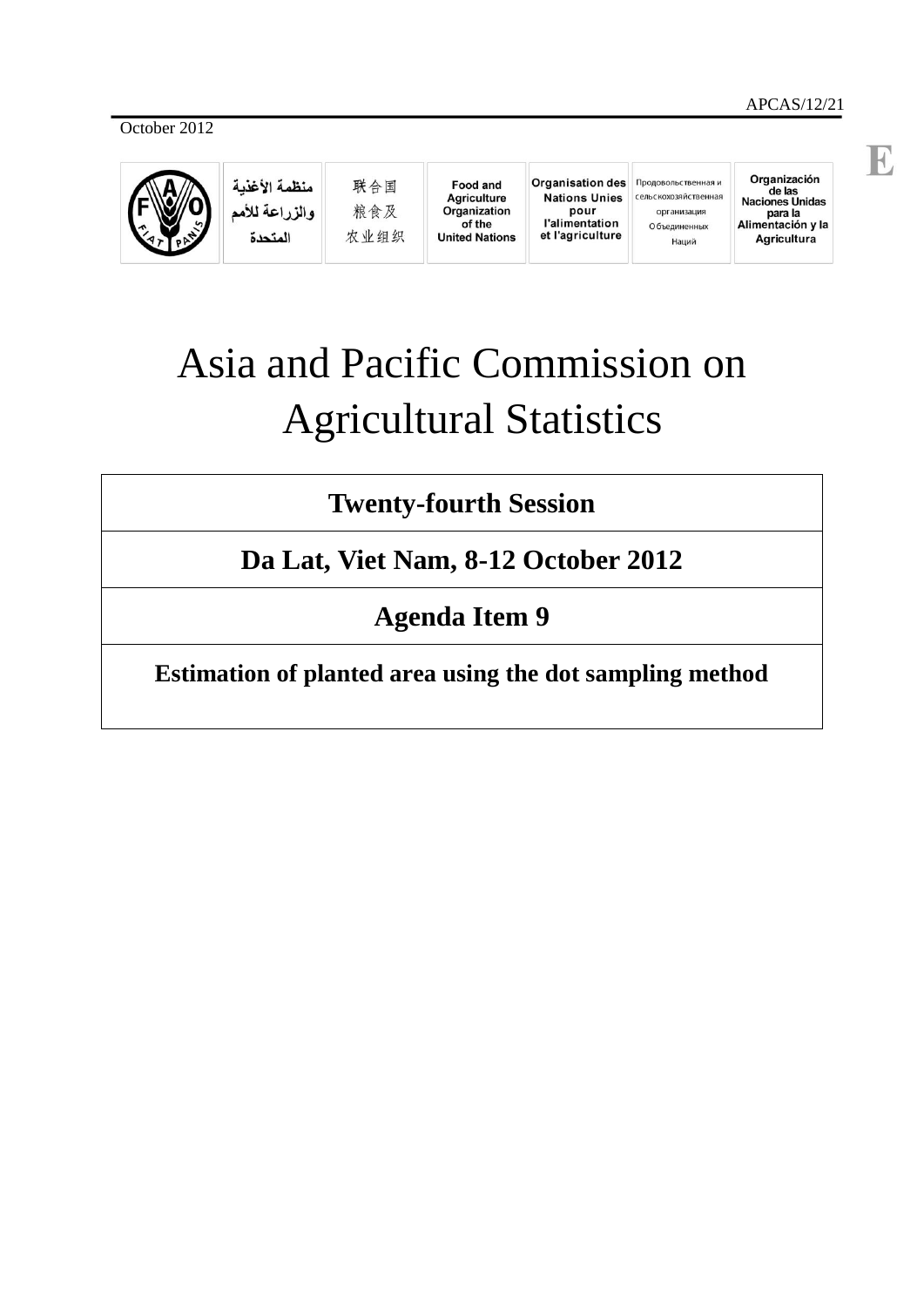## **Estimation of Planted Area using the Dot Sampling Method**

Kenji Kamikura Senior Statistician, Statistics Department Ministry of Agriculture, Forestry and Fisheries, Japan kenji\_kamikura@nm.maff.go.jp

#### **1 Back ground**

 The Dot Sampling Method (DoS Method) is a traditional method, but no one has ever applied it to the estimation of planted area. The reason why the DoS Method has not been applied to the estimation of planted area is that you had neither been able to put sample dots on a map nor identified the land usage at each sample dot on a map. But you know now that you can make it with web mapping service, i.e. Google Earth or the Google Maps.

This report shows you the concept of the DoS Method and how to apply it to the area survey.

#### **2 Characteristics of the Method**

#### 2.1 Simplicity

 The DoS Method is a simple method and easy to conduct. Even an unskilled staff can follow the way.

#### 2.2 Efficiency

 The DoS Method is an efficient method. You can save time, cost, and human resources at each stage of statistical activities, from preparation to estimation. Even an country advanced in a statistical system would benefit greatly from the Method.

#### 2.3 Reliability

 The DoS Method is a reliable method. Non-sampling error hardly happens, as what you conduct at the time of field survey is to check the category of the land usage on the sample dot. You don't need to get data from farmers but from sample dots.

#### 2.4 No sample frame

 The DoS Method doesn't require a sample frame. With the DoS Method, you are able to conduct an area survey without sample frame. Instead of sample frame, the Method requires a total area of the target region such as village, prefecture or any region you put sample dots on.

#### **3 Process for the Estimation**

#### 3.1 Sample size

 You decide the number of the samples after considering precision aimed and resources available.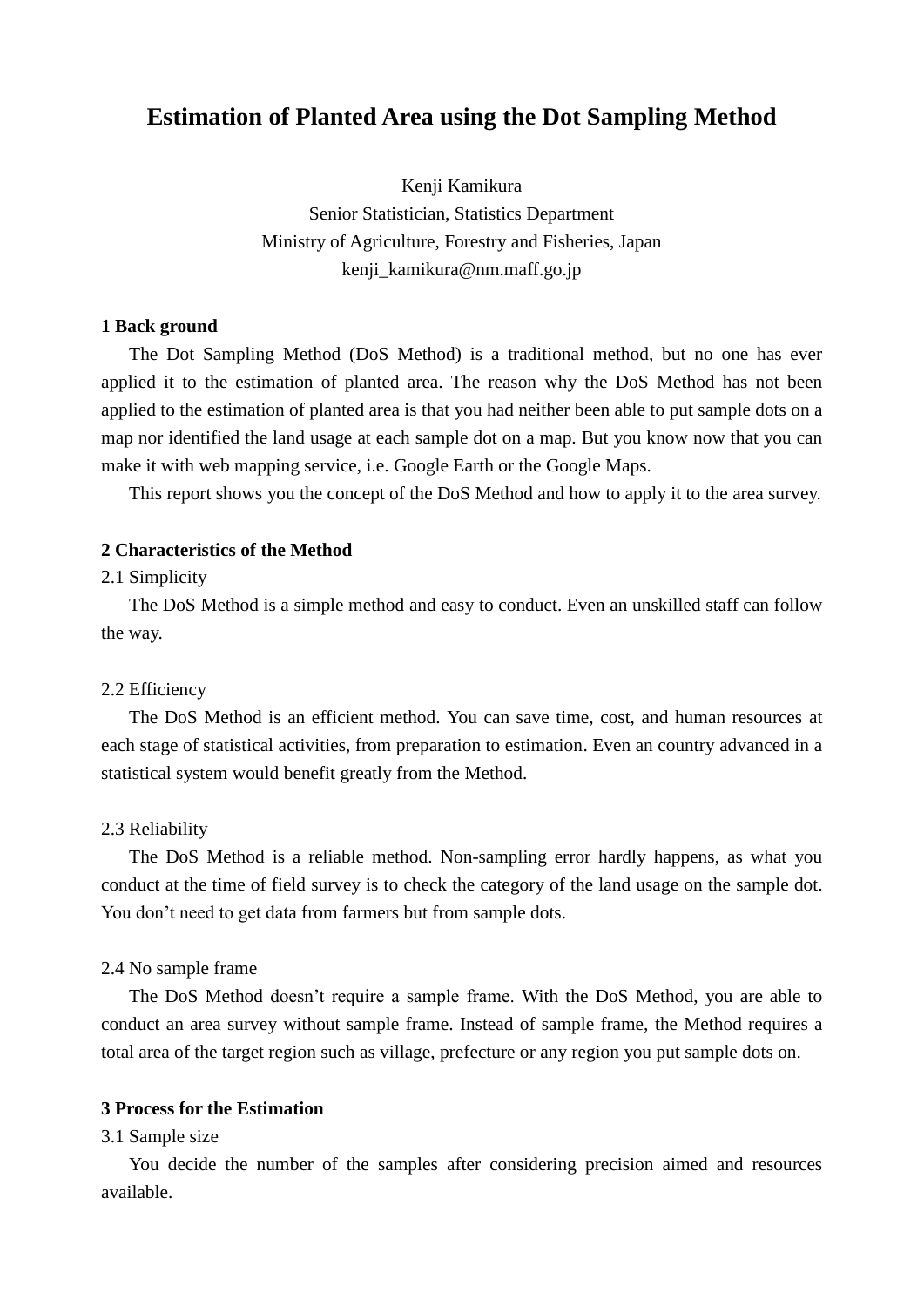#### 3.2 Desk work survey

You put sample dots on the target region on a map.

#### 3.3 Field survey

 You conduct a field survey, when you need to check the category of a land usage at the sample dot. It is not necessary for you to conduct a field survey, when you have known the category already or you've checked the exact category from the map.

#### 3.4 Estimation

You estimate the area of each land category in the target region.

#### **4 Example of the Survey**

4.1 To decide the number of the samples

 Now you want to know the planted area in the target region. You've already had information on the proportion of cultivated land to the total area in the region: that is around 15 %.

 Provided you set the sample size for 2,500 dots, the precision or coefficient of variation is estimated to be 4.76% (See Note below).

 You consider the precision of 4.76% as well as available manpower and budget and decide that the sample size is 2,500.

Note:

The calculation is as follows:

Standard error of sample means =  $\sqrt{p * q/n} = \sqrt{0.15 * 0.85/2500}$ Coefficient of variation  $=$  standard error of sample means/p

$$
= \sqrt{0.15 * 0.85 / 2500} / 0.15
$$

$$
= 0.0476
$$

Where  $p =$  the proportion of cultivated land to the total area in the region

 $q = 1 - p$ 

 $n =$  sample size or the number of the sample dots

4.2 To put sample dots on the target region on Google Earth

You put 2,500 sample dots in the target region on Google Earth.

 Next, you check the category of land usage of 2,500 sample dots on Google Earth, and then you identify the land categories as follows:

| Planted area                 | 350  |
|------------------------------|------|
| Dyke in cultivated area      |      |
| Tree/Rock in cultivated area |      |
| Non-cultivated area          | 2075 |
| Land usage unidentified      | 65   |
| Total                        |      |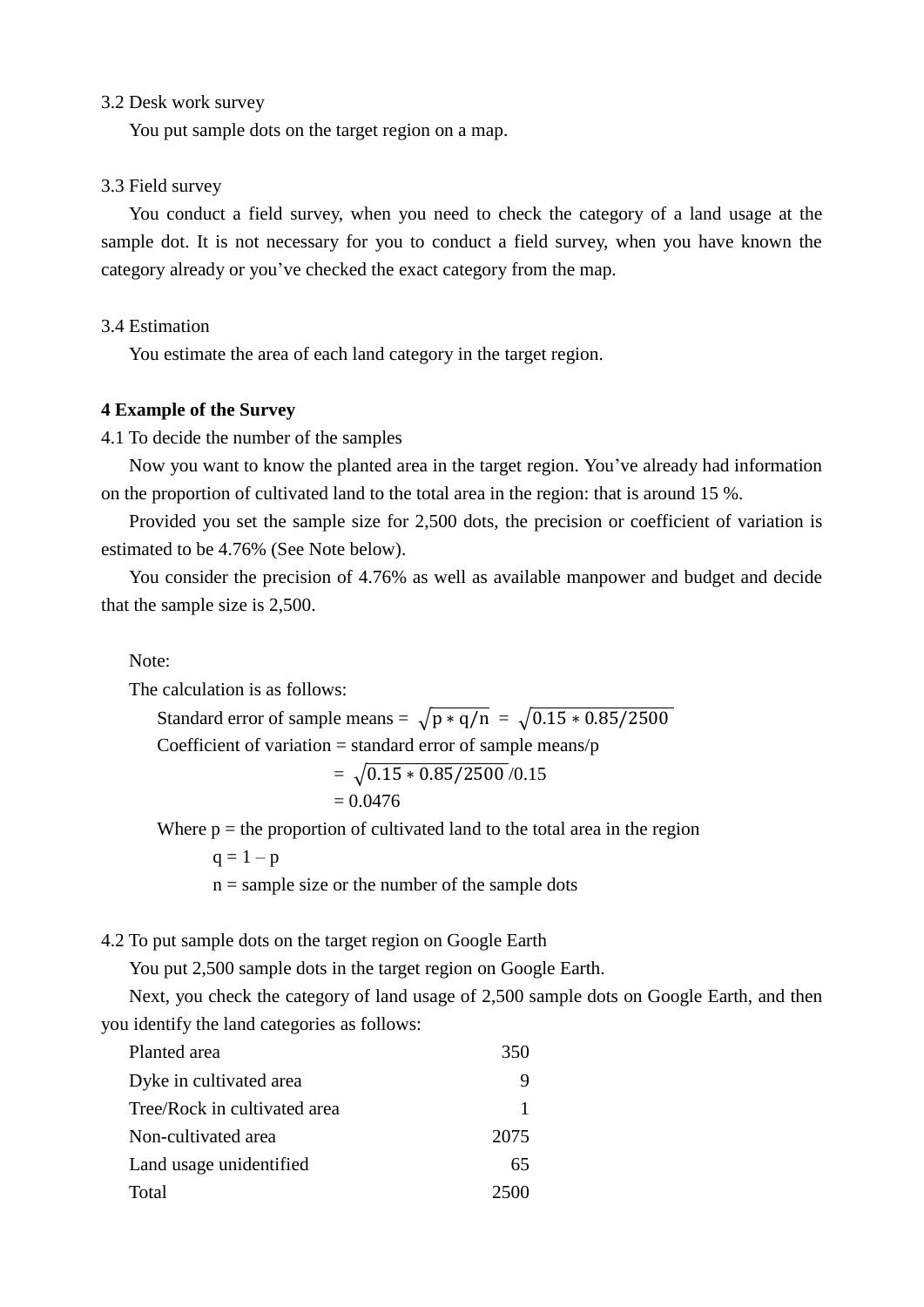#### 4.3 To conduct a field survey

 You conduct a field survey, as you need to check the category of a land usage of 425 dots, i.e. 350 dots of planted area, 9 dots of dyke in cultivated area, 1 dot of tree/rock in cultivated area and 65 dots of land usage unidentified (See Annex 1). You don't need to go to 2075 sample dots, as their categories of land usages are non-cultivated area.

The result of field survey is as follows:

| Maize                             | 151 |
|-----------------------------------|-----|
| Cassava                           | 78  |
| Sweet potato                      | 54  |
| Banana                            | 42  |
| <b>Beans</b>                      | 24  |
| Rice                              | 51  |
| Dyke in rice cultivated area      | 9   |
| Tree/rock in rice cultivated area | 1   |
| Non-cultivated area               | 15  |
| Total                             |     |

#### 4.4 To estimate the area

 You estimate the each area of a land category. At first, you calculate the share of each category (See Annex 1). Then you multiply the share of each category by the total area to estimate the area of each category.

Area of each category in the case that the total area is 2,500,000ha is as follows:

|                                   | Number | Share $(\%)$ | Area (1,000 ha) |
|-----------------------------------|--------|--------------|-----------------|
| Maize                             | 151    | 6.04         | 151             |
| Cassava                           | 78     | 3.12         | 78              |
| Sweet potato                      | 54     | 2.16         | 54              |
| Banana                            | 42     | 1.68         | 42              |
| <b>Beans</b>                      | 24     | 0.96         | 24              |
| Rice                              | 51     | 2.04         | 51              |
| Dyke in rice cultivated area      | 9      | 0.36         | 9               |
| Tree/rock in rice cultivated area | 1      | 0.04         |                 |
| Non-cultivated area               | 2090   | 83.60        | 2,090           |
| Total                             | 2500   | 100.00       | 2,500           |
|                                   |        |              |                 |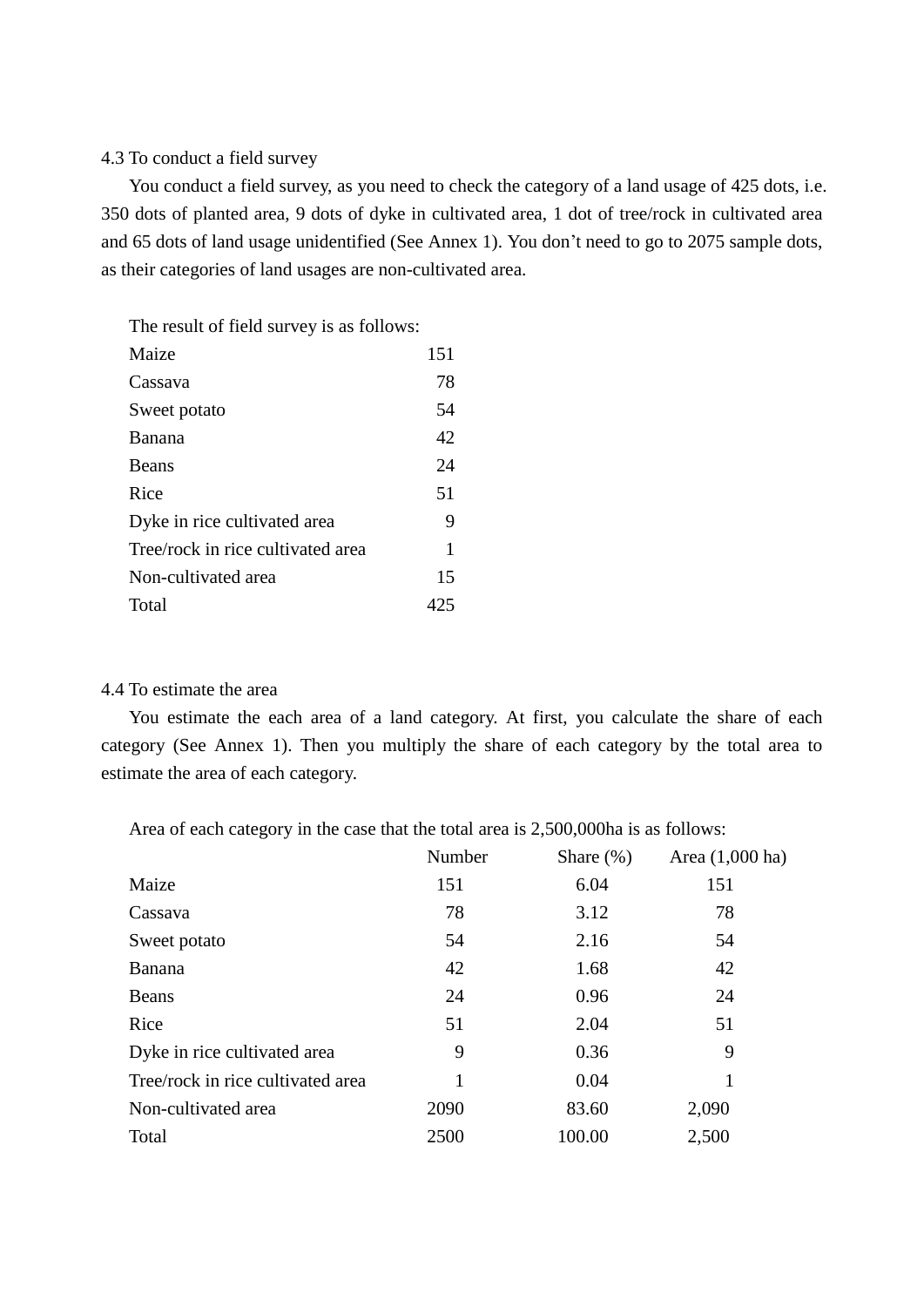#### **5 Supplementary explanations**

#### 5.1 Why get information on the total area of the target region

 The secret of the reliability of the DoS Method is to make use of the total area of the target region. With the DoS Method, you divide the total area into each category of land usage, while with conventional methods, you add fragments of area together to make the total area which often does not coincide with the true value.

 The information of the total area of the target region is a key point to conduct area survey using the DoS Method. You can get the information of the total area from other sources or Google Earth. In the case of using Google Earth, you make square on Google Earth which is almost as large as the target region and you calculate the area of the square and put dots in the square, and then you calculate the area of the target region.

#### 5.2 How to increase precision

In order to increase precision, you need to increase the number of sample dots.

 For instance, when the proportion of the rice field to the total area is 10% and you need 3 % of coefficient of variation, the number of sample dots is 10,000 (See Annex 2).

#### 5.3 How to develop organization of conducting survey

 Usually you need to develop capacity of organization and resources to conduct area survey. But as for the survey with the DoS Method, you don't need any special preparation, as it is easy to conduct and requires neither any special equipment nor a sample frame. What you need is an environment to use Google Earth and short term training for staff as well as budget to put guide maps into print for enumerators.

 Central/Local government staff is supposed to put sample dots on Google Earth and make guide maps, each of which shows you the spot of a sample dot to conduct field survey.

 Central/Local government staff delivers guide maps to enumerators for them to check the category of a land usage at a sample dot.

Central/Local government staff estimates the area of each land category.

#### 5.4 How to make sure the DoS Method is reliable

 Please try to conduct area survey using the DoS Method at a familiar region. Then you will be surprised at the accuracy of the result. If you don't have time to conduct field survey, please conduct the survey only on Google Earth without conducting field survey. Still, you will find out the accuracy of the result.

#### **6 Reference**

 "Annual Planted Area Survey Using Dot Sampling Method in Tanzania" by **Mr.Issei Jinguji**, April 30, 2012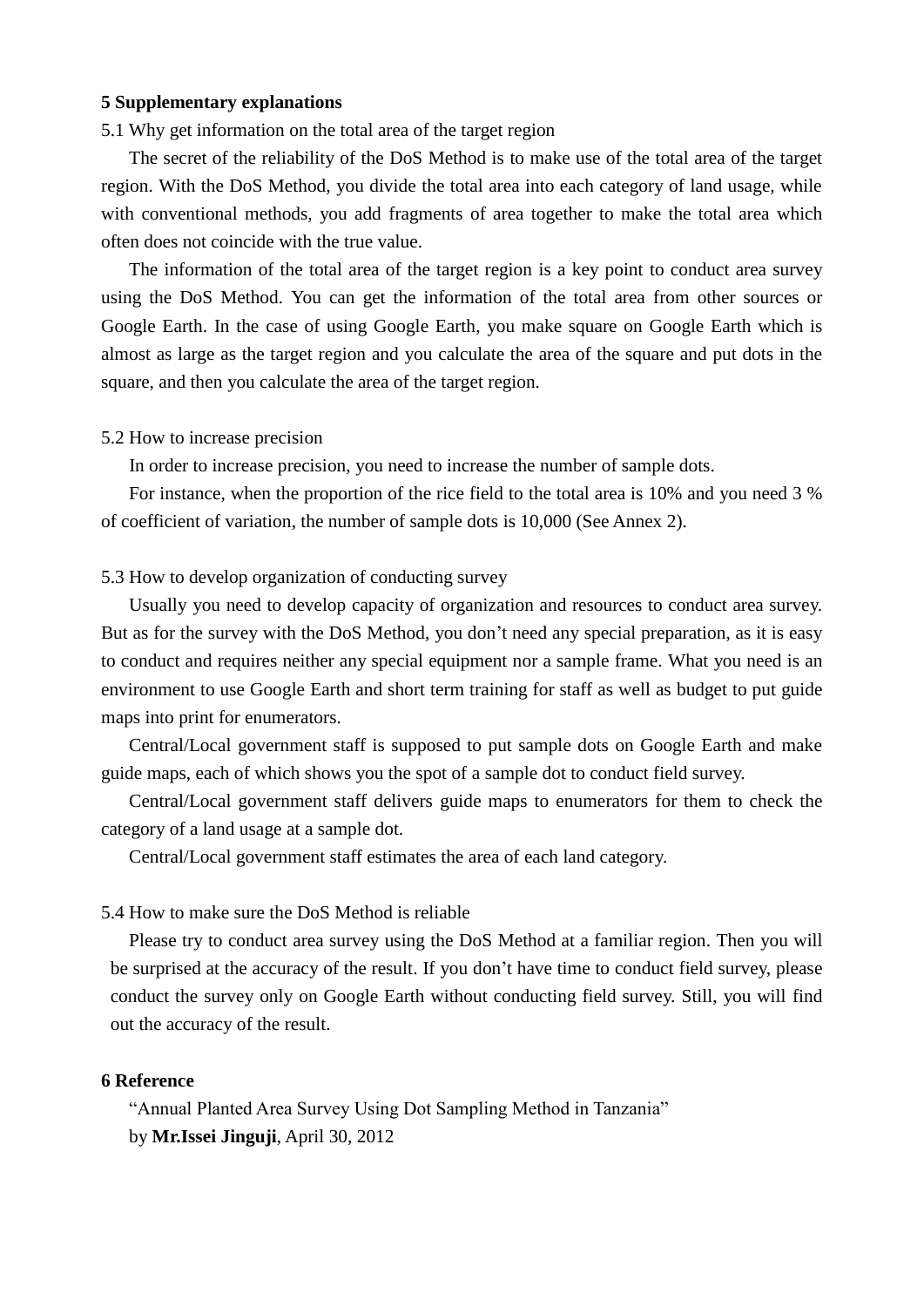**Annex 1**

## **Estimation of the planted area (Example)**

| Category                          | Desk work | Field survey |
|-----------------------------------|-----------|--------------|
| Planted area                      | 350       |              |
| Maize                             |           | 101          |
| Cassava                           |           | 78           |
| Sweet potato                      |           | 54           |
| Banana                            |           | 42           |
| Beans                             |           | 24           |
| Rice                              |           | 51           |
| Dyke in cultivated area           | 9         |              |
| Dyke in rice cultivated area      |           | 9            |
| Tree/rock in cultivated area      | 1         |              |
| Tree/rock in rice cultivated area |           | 1            |
| Non-cultivated area               | 2075      |              |
| Land usage unidentified           | 65        |              |
| Maize                             |           | 50           |
| Non-cultivated area               |           | 15           |
| Total                             | 2500      | 425          |

### **1. Desk Work and Field Survey**

Note: Cultivated area = Planted area + Dyke in cultivated area + Tree/rock in cultivated area

#### **2. Estimation**

| Category                          | Number of dots | $Share$ (%) |  |
|-----------------------------------|----------------|-------------|--|
| Maize                             | 151            | 6.04        |  |
| Cassava                           | 78             | 3.12        |  |
| Sweet potato                      | 54             | 2.16        |  |
| Banana                            | 42             | 1.68        |  |
| Beans                             | 24             | 0.96        |  |
| Rice                              | 51             | 2.04        |  |
| Dyke in rice cultivated area      | 9              | 0.36        |  |
| Tree/rock in rice cultivated area |                | 0.04        |  |
| Non-cultivated area               | 2090           | 83.60       |  |
| Total                             | 2500           | 100.00      |  |